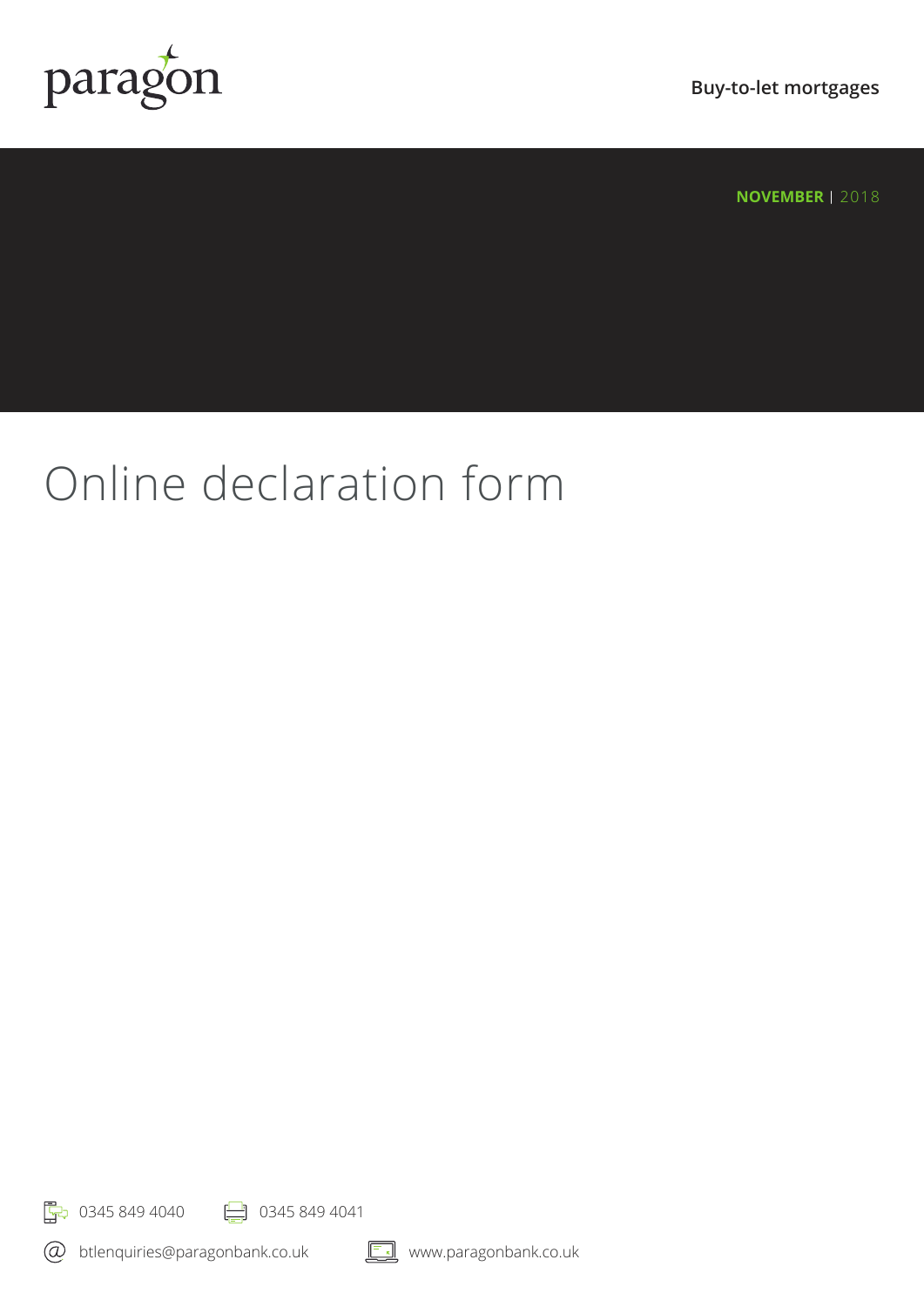## DECLARATION

### **This is our standard client agreement upon which we intend to rely. For your own benefit and protection, you should read these terms carefully before proceeding. If you do not understand any point, please ask for further information.**

#### **By clicking you confirm that:**

- a) The information given, whether on the application form or otherwise, is true, accurate, complete and not misleading and that you will notify us promptly of any changes that may occur before the mortgage is completed
- b) You have never been refused a mortgage by another lender
- c) You have never been in arrears with any credit agreement
- d) You have never had a judgement for debt registered against you or been declared bankrupt/ sequestrated or failed to maintain payments under any mortgage or other credit agreement
- e) We may make all enquiries we feel appropriate (including with HM Revenue & Customs under the HMRC Verification Scheme to confirm the income information and documents you have provided are true and genuine, any Credit Reference Agency, or any past/present employer, accountant, lender or bank) for deciding whether to proceed with this application and which we consider necessary for confirmation, credit assessment and account management
- f) If identity and/or immigration papers are provided you give us permission to check your status with the Home Office. In compliance with the 2016 Immigration Act, your details will be checked against the Home Office database
- g) You waive any confidentiality or privilege in respect of this application, and the mortgage transaction as a whole, and confirm that any solicitor or other party acting for you is authorised to disclose to us , at any time (whether before or after completion of the mortgage), any information or documentation we request which ought reasonably to be considered relevant or which might reasonably influence our decision to lend, including the entirety of the solicitor's file(s) (regardless of whether there is a joint file or a separate file for you and us ), the financial records and the ledger card
- h) If we provide you with a copy of, or extract from, our valuation report, we make no representation or warranty (express or implied) nor accept any liability or responsibility in respect of its contents
- i) Any payments in respect of the mortgage are made for, and on behalf of, all parties to it
- i) Where you are not a consumer buy to let borrower, your mortgage is entered in wholly or predominantly for the purposes of a business carried on, or intended to be carried on, by you. You understand that you will not have the benefit of the protection and remedies that would be available to you under the Mortgage Credit Directive Order if the agreement were a regulated mortgage contract under that Order. You are aware that if you are in any doubt as to the consequences of the agreement not being regulated by the Order then you should seek independent legal advice
- k) We may record or monitor any telephone or email communication with you for training purposes or client protection
- l) We may decline this application or withdraw any subsequent offer without stating a reason
- m) Any additional security insurance arrangements are for our benefit only and you have no right or claim in relation to them
- n) You are aware that it is a criminal offence to knowingly provide false information to obtain a mortgage and that it may make you liable to criminal prosecution
- o) You are aware that to forge a signature may make you liable to criminal prosecution
- p) You are aware of and consent to the Securitisation and the Your data Our promise provisions below

#### **Securitisation**

You confirm that we may transfer or securitise any mortgage or guarantee that you may have with us. You understand that securitisation typically involves us transferring all or some of the rights and duties that go with the mortgage or guarantee to an investor who normally asks us to carry on administering them as though our own. So that, for example, following securitisation we would normally continue to collect payments and should you experience any difficulties in making payments, or have any queries, you should contact us.

#### **Your data – Our promise**

Paragon knows that your personal data belongs to you and not us. That's why when you, or a third party, share your personal data with us we make sure that we keep it private and safe.

We use your personal data to decide whether you're eligible for a Paragon product, to administer your account and for a variety of other reasons but sometimes it may lead to us refusing to provide, or continue to provide, you with a product or service.

Your information may be transferred to and stored in locations outside the UK and European Economic Area (EEA), including countries that may not have the same level of protection for personal information. When we do this, we'll ensure it has an appropriate level of protection and that the transfer is lawful. We may need to transfer your information in this way to carry out our contract with you, to fulfil a legal obligation, to protect the public interest and/or for our legitimate interests.

To ensure that your personal data does receive an adequate level of protection, we have put in place approved standard contractual clauses which constitute appropriate measures to ensure that your personal data is treated by those third parties in a way that is consistent with and which represents the EU and UK laws on data protection.

If you are an Expatriate, due to the nature of the product you have chosen, a set of transfers of your personal information to countries outside the UK may be required. Our lawful basis for these transfers are because they are necessary to implement precontractual measures and for the performance of a contract between you and Paragon. We also share your information with a number of third parties.

You have the right to know how we, and the fraud prevention agencies, will use your information. The personal information we collect from you will be shared with fraud prevention agencies who will use it to prevent fraud and money laundering and to verify your identity. If fraud is detected, you could be refused certain services, finance or employment. Your information will also be shared with credit reference agencies (CRAs) to carry out credit checks and record details of your repayment history.

In considering your application we will search your personal and, where applicable, business record at one or more CRA's. They will add to your records details of our search and your application and this will be seen by other organisations that make searches. Information held about you by the CRA's may already be linked to records relating to one or more of your partners. For the purposes of this application you may be treated as financially linked and your application will be assessed with reference to any 'associated' records.

If you are a joint applicant or if you have told us of some other financial association with another person, you must be sure that you are entitled to;

• Disclose information about your joint applicant and anyone referred to by you

of the controller to express his or her point of view and to contest the decision.

• Authorise us to search, link or record information at CRA's about you and anyone referred to by you

An 'association' between joint applicants and between you and anyone you tell us is your financial partner will be created at the CRA's. This will link your financial records, each of which will be taken into account in all future applications by either, or both of you. This will continue until one of you successfully files a disassociation at the CRA's. We will/may use a credit scoring or other automated decision-making system when assessing your application. You have the right to obtain human intervention on the part